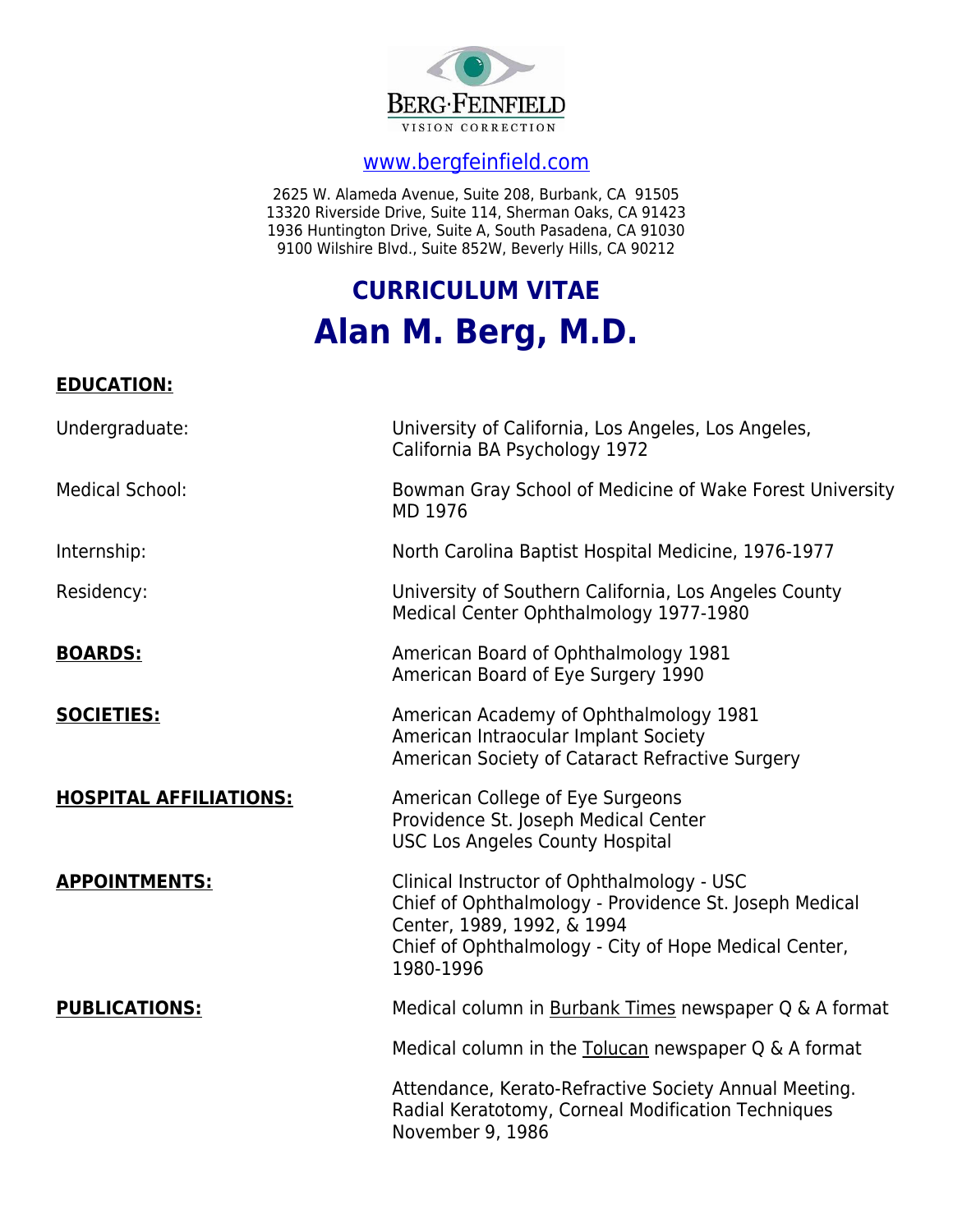Article "Common Sense Facts About Common Eye Problems", featured in CIGNA and You Newsletter, Spring Issue 2002

- Teaching Staff of Los Angeles County USC Medical Center-Clinical Instructor
- Stanford Course on Cataract Surgery-October 1983.
- USC Cataract Course, Intraocular Lens Implantation, February 1981 and May 1983.
- "Retinopathics at the Continuing Community Education Program."
- Providence St. Joseph Medical Center May 1985.
- "Phacoemulsification at the Ritz." 1988 & 1989. Sponsored by Coopervision.
- "Diabetes: Prevention and Treatment of Complications." November 1989, Providence St. Joseph Medical Center.
- Speakers Bureau Program, Marketing and Publications Department, Providence St. Joseph Medical Center, November 1989.
- "Advances in Eye Care for the 90's." Burbank Community Hospital. December 1989.
- "Eye and Systemic Disease." Providence St. Joseph Medical Center January 1990.
- "Ocular Tumors." San Fernando Valley Optometric Society, April 1990.
- "Laser Treatment of Eye Disorders." Medical Center of North Hollywood, October 1990.
- Teaching Staff Los Angeles Children's Hospital
- Stanford Course on Cataract Surgery October 15, 1983.
- USC Cataract Course, Intraocular Lens Implantation 1981, Feb. 1982, May 1983.
- Community Forum, Providence St. Joseph Medical Center, Cataract Surgery and Glaucoma 1982, 1984, 1985.
- IOLAB Intraocular Lens Implant Seminar and Lab, Riverside Hospital, June 3, 1983, San Francisco, October 1983, and Whittier, June 28, 1983.
- Occupational Health Seminar, June 27, 1983 Occupational Health Seminar, Providence St. Joseph Medical Center, June 15, 1983,
- IOLAB Extracapsular Cataract Extraction and Posterior Chamber IOL Implantation Seminar and Lab Lecture: October 3, 1984,
- Seattle WA, Laboratory: October 14, 1984, Renton, WA, AARP Seminar, Cataract Surgery, January 16, 1984.
- ORC Post Academy Meeting in Kauai, Hawaii "Practice Management" October 1985.
- Lion's Eye Club Regional Meeting, "New Advances in Eye Care." July 1985.
- Providence St. Joseph Medical Center: "Retinopathies at the Continuing Community Education Program" May 1985.
- Aimwell Health Education Program, Burbank Community Hospital: "Facts About Your Eyes", September 3, 10, 17, 24, 1985.
- Occupational and Environmental Health American Lung Association of L.S. County Welding Conference and Seminar, February 1986.
- Speaker, "The Eye and Systemic Disease." San Fernando Valley Optometric Society, January 29, 1987.
- Speaker "Diabetes and the Eye." Providence St. Joseph Medical Center, August 28, 1986.
- Attendance, American Academy of Ophthalmology Annual Meeting, September 29-October 1985.
- Providence St. Joseph Medical Center, Chaired Annual Meeting on Advances in Eye Care, April 1987.
- Providence St. Joseph Medical Center spoke to Dept. of Family Practice on Advances in Eye Care, May 1987.
- Providence St. Joseph Medical Center spoke at Internal Medicine Meeting on Advances in Eye Care, May 1987.
- Far Western Medical Association, Sun Valley, ID, January 31, to February 7, 1987.
- Radial Keratotomy Course, University of Oklahoma, September 17, 1986.
- Ophthalmology Convention Dallas, TX, November 1987.
- Taught Course Coopervision Phacoemulsification update at Albuquerque, NM, on March 18, 1988.
- Instructor: Teaching Course "Phacoemulsification at the Ritz on April 22 & 23, 1988, at Laguna Niguel.
- Chairman: Department of Ophthalmology Providence St. Joseph Medical Center 1987-1989.
- Moderator: St. Joseph Community Forum, June 1988 on "Advances in Eye Care."
- Instructor: "Phaco at the Ritz." August 26 & 27, 1988 sponsored by Coopervision
- Instructor: "Phaco at the Ritz." Laguna Beach March 30 & 31, 1989 sponsored by Coopervision.
- "Diabetes: Prevention and Treatment of Complications." Providence St. Joseph Medical Center, November 1989.
- Speakers Bureau Program, Marketing and Public Relations Dept., Providence St. Joseph Medical Center, November 27, 1989.
- "Advances in Eye Care of the 90s" Burbank Community Hospital, December 1989.
- "Eye Care and Systemic Disease" Providence St. Joseph Medical Center, Burbank, January 1990
- Lecture on "Ocular Tumors" to the San Fernando Valley Optometric Society on April 22, 1990.
- Lecture "Laser Treatment of Eye Disorders" at Medical Center of North Hollywood, October 10, 1990.
- Accepted and credentialed to work as Physician Advisor for California Medical Review, Inc. (CMRI), February 26, 1992.
- Speaker at "Phaco Course" in Santa Barbara, Co-sponsored by Nidek, Kabi Pharmacia & Rhein, September 20, 1992.
- District Director, Board Meetings, Los Angeles County Medical Association, July 1, 1992-June 30, 1993.
- Voluntary Faculty of USC School of Medicine, promoted to Clinical Assistant Professor, July 1, 1993.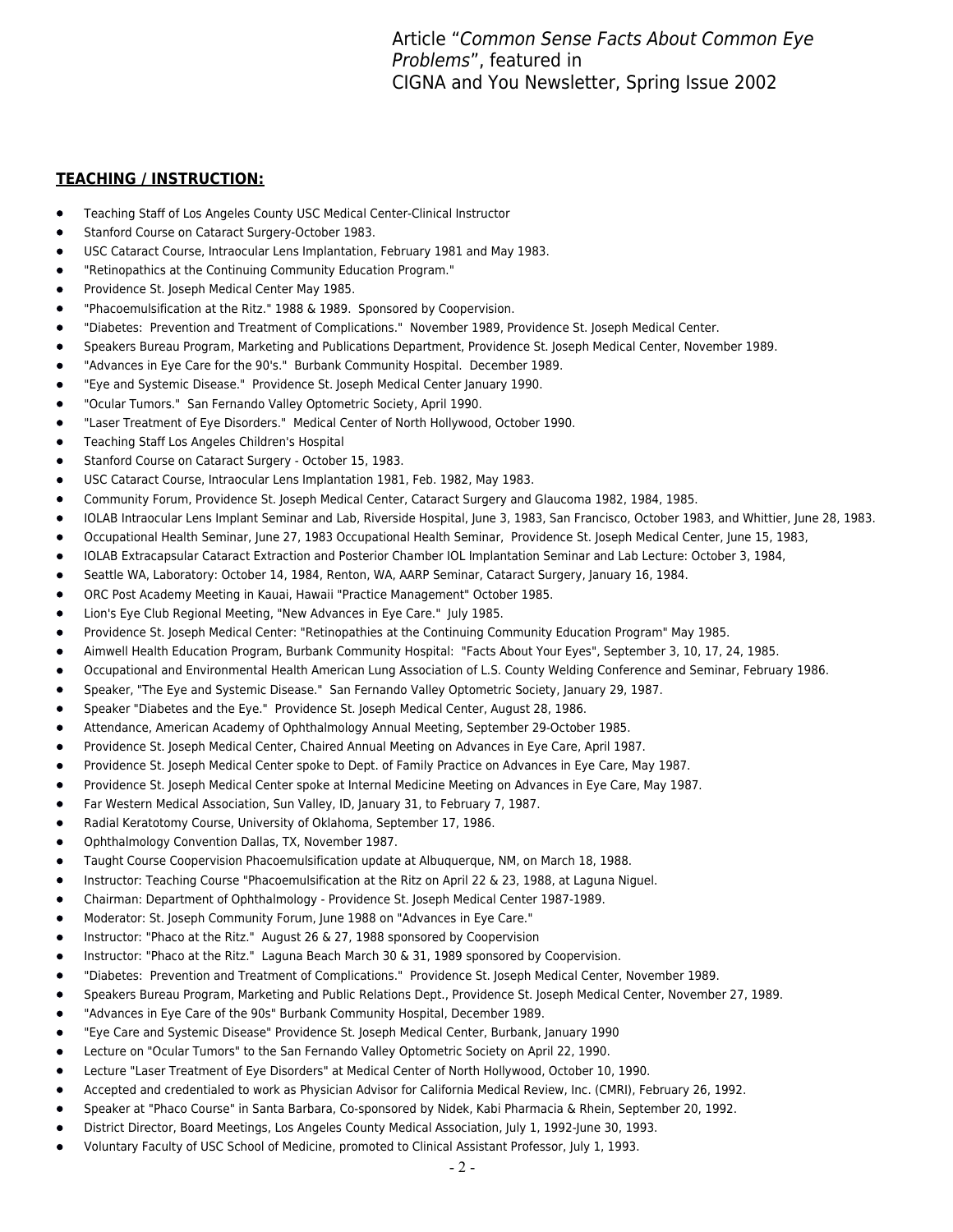- Speaker at the "Diabetes Community Forum", Providence St. Joseph Medical Center; Topic: "Good Diabetic Control and its Effect on the Eyes" November 10, 1993.
- Lecture to Medical Assistants at Glendale Chapter of Medical Assistants Re: "Eye Diseases in the 90's" January 6, 1994.
- District Director, Board Member of Los Angeles County Medical Association June 1992-1994.
- Panel Member for Burbank City Council Candidates Forum, League of Women Voters, Glendale/Burbank, February 1, 1995.
- Speaker at Providence St. Joseph Medical Center, Noon Conference, Topic: "Basics in Eye Care for the Primary Care Specialist." May 2, 1995.

- Appointment to Resource Panel on Medical Review, Los Angeles County Medical Association, June 6, 1995
- Speaker at the Retirement Public Employees Group on "Eye Care in the 90's." August 21, 1995
- Speaker at Citizens Service Group on "Your Eyes in the 90's." August 17, 1995
- Member of Advisory Board, Eye Care Specialist to advise and guide at the Freedom Vision Center, December 6, 1995
- Noon Conference at Providence St. Joseph Medical Center titled "New Laser Applications in Eye Surgery." April 2, 1996
- Re-elected Director on the Board of Directors of Lakeside Health Services, Inc. (2<sup>nd</sup> year) May 29, 1996
- Re-elected Director on the Board of Directors of Lakeside Health Services, Inc. (3<sup>rd</sup> year) May 28, 1997
- Appointed National Consultant, Merck Allergan Corporations 1998
- Served on Conference Merck National Glaucoma Consultant Meeting, Colorado Springs, CO, June 1998.
- Lecture at Providence St. Joseph Medical Center. "Advances in Refractive Surgery" October 1998
- Lecture to San Fernando Optometry Society "Advances in Surgery." March 1999
- Lecture at Providence St. Joseph Medical Center "Laser in Refractive Surgery, LASIK" April 1999
- Key Speaker at Hawaii Ophthalmologic Society Annual Meeting, February 2000.
- Cataract Surgery in the New Millennium.
- LASIK Preventing and Treating Complications.
- New advances in ophthalmic surgery.
- Marketing your LASIK practice.
- Attended Advanced Glaucoma Surgery Seminar by STAAR Surgical, Sept. 23, 2000.
- Horizons on Treatment of Hyperopia LTK Procedure, Sutton Place Hotel, Newport Beach, CA. , Aug. 19, 2000.
- Presby Corp Seminar for Treatment of Presbyopia, June 10 and 11, 2000.
- Keravision Intac Corneal Ring Segment Seminar and training session, July 2000.
- Nidek EC-5000 Excimer Laser Seminar and training session, Long Beach Laser Center, Long Beach, CA, January 2001.
- Attended Symposium on Cataract, IOL and refractive Surgery, ASCRS, April 28 May 2, 2001
- VISX STAR S<sub>3</sub> Active Trak Excimer Laser System training session, Spring 2001.
- "Refractive Surgery Update", San Fernando and San Gabriel Valley Optometric Continuing Education Meetings, Spring & Fall 2000.
- "Exciting Advances in 2001", San Fernando and San Gabriel Valley Optometric Continuing Education Meetings, Spring & Fall 2001.
- "Diabetes 2001", Saint Joseph Medical Center, October 2001.
- "Retina Vitreous Update 2002", Good Samaritan Hospital, March 2002
- VISX STAR S3 Custom-Corneal Ablation Pattern Method Training Course, April 2002
- "What's New in 2002?" San Fernando and San Gabriel Valley Optometric Continuing Education Meetings, Spring 2002.
- "What's New in 2002?" San Fernando and San Gabriel Valley Optometric Continuing Education Meetings, Fall 2002.
- VISX WaveScan® Custom Trials & Custom-CAP Update: "Marketing Advantages of the VISX WavePrint™ Consumer Campaign", Marina del Rey, CA, September 25, 2002
- "Ocular Manifestation of Systemic Diseases" San Fernando and San Gabriel Valley Optometric Continuing Education Meetings, Fall 2002.
- "Eye Care for Mature People", Senior Citizens' Group, Temple Beth Hillel, Sisterhood Forum, December 18, 2002
- "Refractive Surgery Updates", Guest Speaker at University of Virginia, Richmond, Virginia, March 2003
- "Plenty to See in 2003" San Fernando and San Gabriel Valley Optometric Continuing Education Meetings, Spring 2003
- IntraLase Certification, Intralase Co., May 2003
- VISX CustomVue Certification, VISX Co., June 2003
- "Red Eyes and How to Treat Them", Guest Speaker, San Gabriel Valley Optometric Society, Pasadena, CA, September 10, 2003
- "Advances in Refractive Surgery Seeing Better Than 20/20", St. Joseph's Medical Center, Burbank, CA, October 2, 2003
- "Red Eye for Primary Care", Guest Speaker for Alcon Laboratories, October 7 and 14, 2003, Sherman Oaks, CA
- "Fall Eye Care Updates in 2003", San Fernando and San Gabriel Valley Optometric Continuing Education Meetings, Fall 2003
- Voted "Best Lasik-Laser Eye Center" by the readers of HealthBeat Magazine, a publication of the Los Angeles Daily News 2004
- "The State of LASIK & Cataract Surgery 2004", San Fernando and San Gabriel Valley Optometric Continuing Education Meetings, Spring 2004
- VISX Fourier Wavefront Upgrade, a CustomVue Technology Certification, September 2004
- Verisyse Phakic Intraocular Lens Training Certification, Advanced Medical Optics (AMO), New Orleans, October 21, 2004
- "Fall Eye Care Updates in 2004", San Fernando and San Gabriel Valley Optometric Continuing Education Meetings, November 2004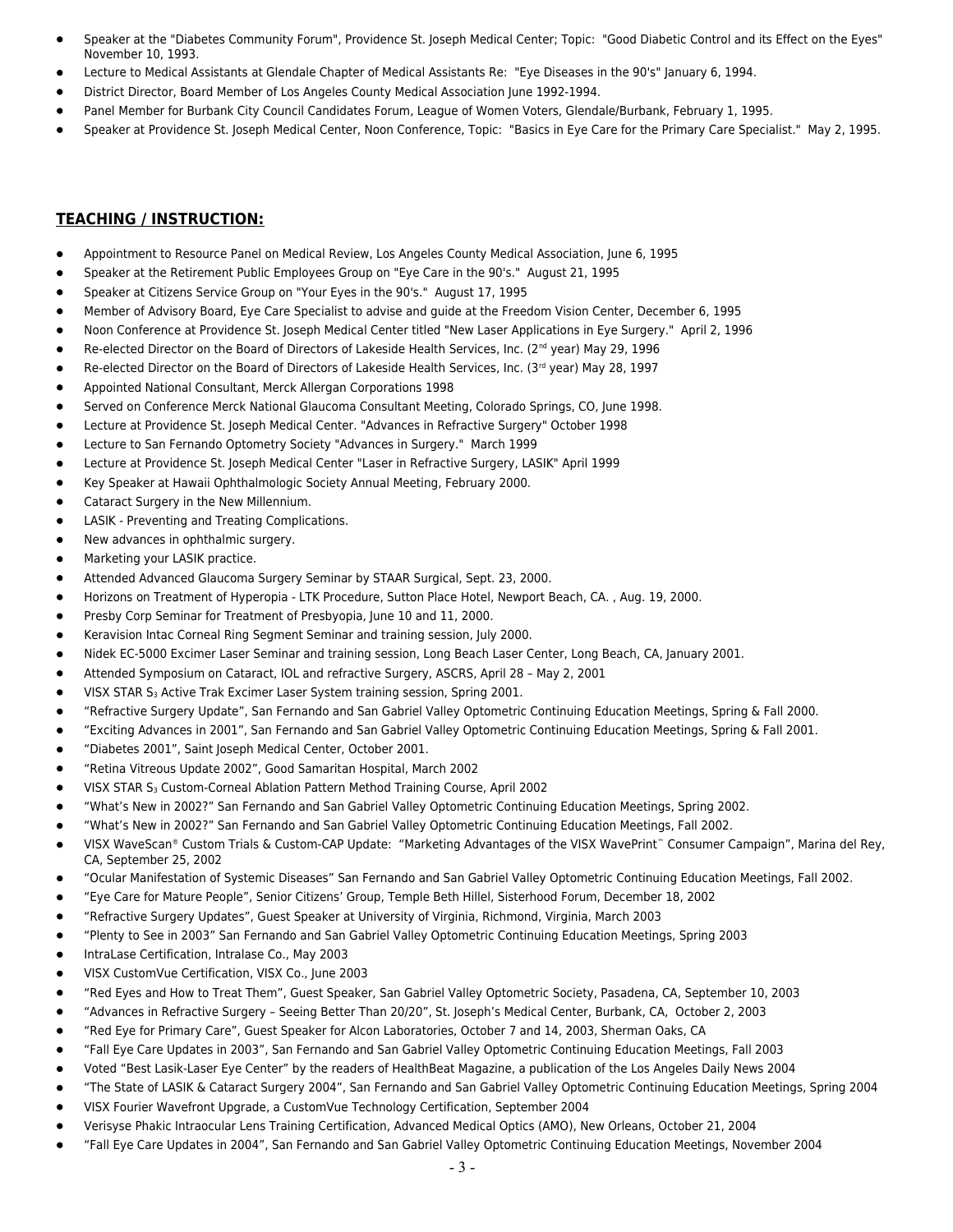- Intacs for Keratoconus HDE Course, New Orleans, November 2004
- "New Refractive Options in 2005", San Fernando and San Gabriel Valley Optometric Continuing Education Meetings, May 2005
- Alcon Travatan Dosing Aid Clinical Study Investigator, July 2005
- Attended 2005 Xalatan Ophthalmology Consultant Meeting, San Francisco, August 6-7, 2005
- VISX Iris Registration Upgrade, a CustomVue Technology Certification, September 2005
- New Advances in Cataract Surgery, Belmont Village, Burbank, CA, September 13, 2005
- New Advances in Cataract Surgery, Joslyn Center, Burbank, CA, October 5, 2005
- "Diagnosis and Management of common and Unusual Corneal Diseases", C & E's Optometric Symposium, Garden Grove, CA, October 15, 2005
- "Exciting Advances in Ophthalmology 2005", San Fernando, San Gabriel and Santa Clarita Valley Continuing Education Meetings, November 2005
- "Refractive Surgery Update 2006", St. Joseph's Medical Center, Burbank, CA, January 12, 2006
- "Refractive Surgery Update 2006", C & E's Optometric Symposium, Garden Grove, CA, January 29, 2006

- Pacific Coast Refractive Symposium, VISX, Whistler, British Columbia, Canada, February 2006
- "Comanaging LASIK, Lids & Lenses in 2006", San Fernando, San Gabriel and Santa Clarita Valley Continuing Education Meetings, Spring 2006
- Channel 2 & Channel 9, "Contact Lens Corneal Infections", November 2006
- "New Ophthalmic Diagnoses & their Treatments", San Fernando, San Gabriel and Santa Clarita Valley Continuing Education Meetings, Fall 2006
- Attended American Academy of Ophthalmology Conference, Las Vegas, Nevada, November 2006
- Guest Speaker at the Research Study Club, "Advanced Technology IOLs in Clinical Practice-ReZoom", Los Angeles, CA, January 2007
- AMO (American Medical Optics) Consultant, January 2007
- STAAR Surgical Visian ICL Certification Course, February 2007, Arizona
- Attended American Society of Cataract & Refractive Surgery Symposium, San Diego, CA, April 2007
- "Ophthalmic Updates in 2007", San Fernando, San Gabriel and Santa Clarita Valley Continuing Education Meetings, Spring 2007
- Appointed Chief LASIK Surgeon and Medical Director of TLC for the Greater Los Angeles Area, July 2007
- "Controversies in Refractive Surgery", VISX-AMO Guest Speaker, Aspen, Colorado, July 2007
- "LASIK 101", Guest Speaker on a Syndicated Talk Radio Show, Women Aloud, July 2007
- "Dry Eye" Lecture, Dry Eye Advisory Summit, Alcon Speakers Alliance, Santa Monica, CA, August 28, 2007
- Participated in Allergan Glaucoma National Consultant Meeting, Dana Point, CA, October 27, 2007
- "Controversies in Refractive Surgery", C & E's Optometric Symposium, Garden Grove, CA, October 28, 2007
- Television Interview Appearance on KOCE Public Television, American Health Journal, October 31, 2007 & November 2, 2007
- "A New Season of Change at Berg-Feinfield TLC Vision Correction", San Fernando, San Gabriel and Santa Clarita Valley Continuing Education Meetings, Fall 2007
- Certification on Allegretto Wave Custom Excimer Laser System, November 2007
- Certification of Custom Monovision with the VISX Star S<sub>4</sub> Excimer Laser System, Telluride, Colorado, February 2008
- "Comanagement Together, We Make the Pieces Fit!", San Fernando, San Gabriel and Santa Clarita Valley Continuing Education Meetings, Spring 2008
- "Sub-Bowman's Keratomileusis", Guest Speaker, TLC Refractive Surgery Summer Symposium, Disney's Grand Californian Hotel, June 2008
- "Enhancement To Lift or not to Lift", Guest Speaker, AMO Advanced Refractive Invitation 2008, Aspen, Colorado, July 2008
- Awarded the "Best LASIK Surgeon", 2008 LA Daily News Readers Choice Awards \*\*Best of LA\*\*
- "Ophthalmic Updates in 2008", San Fernando, San Gabriel and Santa Clarita Valley Continuing Education Meetings, Fall 2008
- "Advances in Cataract Implant Technology", Hope Conference Center, St. Joseph Medical Center, Burbank, CA , April 2, 2009
- "Going In-Depth with New Advances in Ophthalmology", San Fernando, San Gabriel, Santa Clarita Valley and Los Angeles Continuing Education Meetings, Spring 2009
- "Are Phakic IOLs Safe? & Is LVC of Presbyopia a Viable Alternative?", Guest Speaker, TLC Refractive Surgery Summer Symposium, Disney's Grand Californian Hotel, June 7, 2009
- Lacrimal Dilation & Irrigation Workshops, COPE Certified, Sponsored by Medennium, BFVC TLC Sherman Oaks Laser Center, July 27 & August 9, 2009
- 2009 Advanced Refractive IOL Symposium, Aspen Colorado, Guest Speaker, August 16 18, 2009
- "Ophthalmic Updates in 2009", San Fernando, San Gabriel, Santa Clarita Valley and Los Angeles Continuing Education Meetings, Fall 2009
- Guest Speaker for Acuvail Presentation Allergan Core Program, Burbank, CA, October 2009
- AMO 2010 Winter Advanced Refractive Symposium, Utah, February 22 23, 2010
- Guest Speaker for Acuvail Presentation Allergan Core Program, Stockton, CA, March 2010
- Guest Speaker for Zymaxid Presentation Allergan Core Program, Los Angeles, CA July 2010
- Guest Speaker for Asian American Optometric Association, Cerritos, CA August 2010
- Awarded the "Best LASIK Surgeon", 2010 LA Daily News Reader Choice Awards \*\*Best of LA\*\*
- Guest Speaker for Restasis Presentation Allergan Core Program, Redondo Beach, CA Octover2010
- "Ophthalmic Updates in 2010", San Fernando, San Gabriel, Santa Clarita Valley, West Valley and Los Angeles Continuing Education Meetings, Fall 2010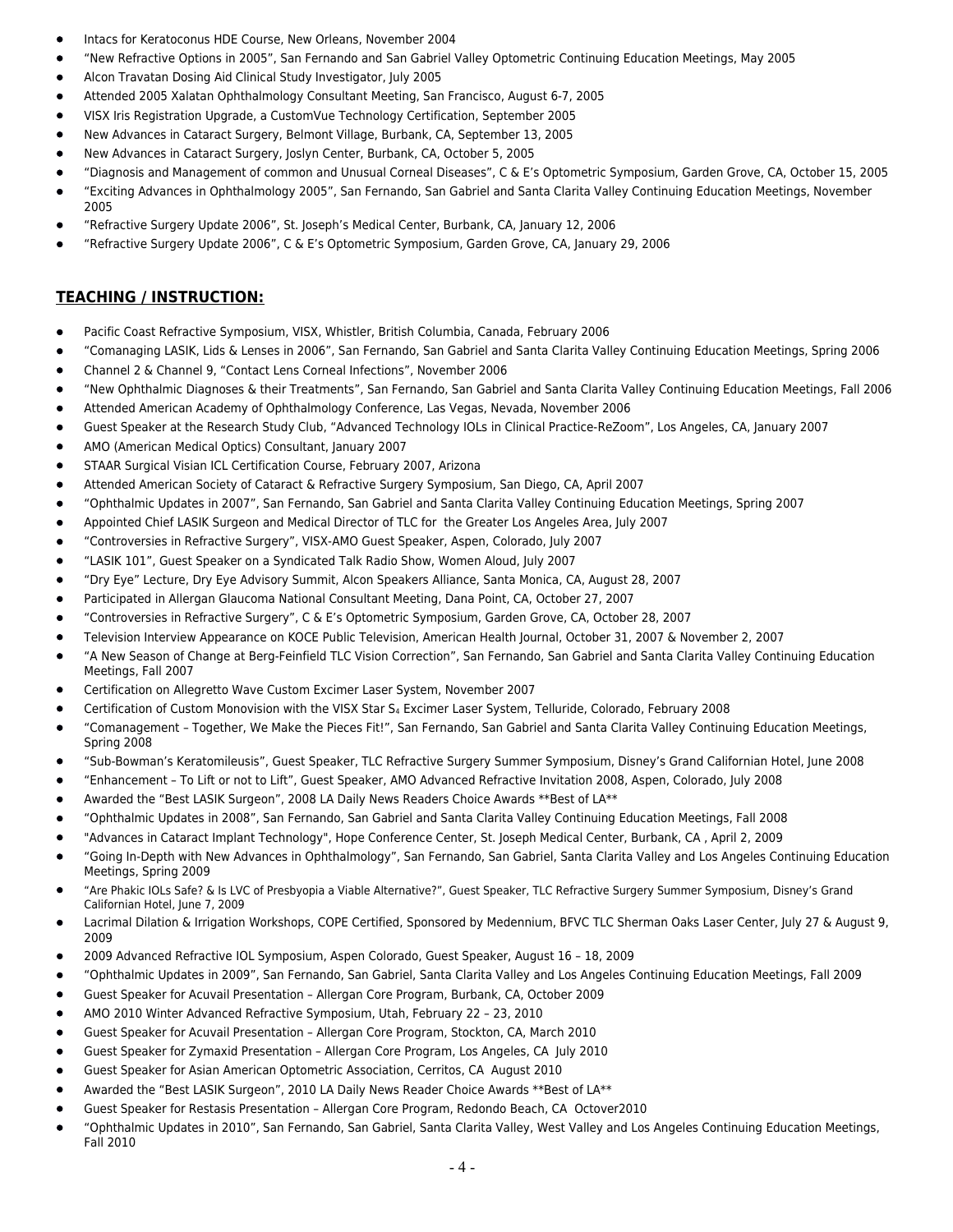- "Glaucoma for the Modern Day Optometrists", C & E's Ocular Symposium, Orange, CA November 2010
- Attended Dulaney-AIRS Aspen Invitational Refractive Symposium, Denver, Colorado, February/March 2011
- "Occupational Eye Injuries", Guest speaker at US Healthworks 2011 Medical Symposium, Dana Point, CA April 2, 2011
- "Eyes, Vision and Beyond", San Fernando, San Gabriel, Santa Clarita Valley and Los Angeles Continuing Education Meetings, Spring 2011
- Advisory Board Member for Besivance, Bausch & Lomb, September 2011
- Awarded the "Best LASIK Surgeon", 2011 LA Daily News Reader Choice Awards \*\*Best of LA\*\*
- "Updates in Refractive Cataract Surgery", Cope Certified, Beverly Hills, CA September 13, 2011
- Awarded the "Best Ophthalmologist" 2011 The Burbank Leader \*\*Best of Burbank\*\*
- "Ophthalmic Updates in 2011", San Fernando, San Gabriel, Santa Clarita Valley, West Valley and Los Angeles Continuing Education Meetings, Fall 2011
- Lacrimal Dilation & Irrigation Workshop, COPE-ARBO Certified, Sherman Oaks, CA January 22, 2012
- "Updates in Refractive & Cataract Surgeries", COPE-ARBO Certified, Santa Monica, CA February 9, 2012
- "Fundamentals of Gonioscopy", COPE-ARBO Certified, Sherman Oaks, CA March 18, 2012
- "Fundamentals of Gonioscopy", COPE-ARBO Certified, Sherman Oaks, CA May 20, 2012
- "Managing LASIK and Cataract Post Operative", COPE-ARBO Certified, San Fernando. San Gabriel, West Valley and Los Angeles, Spring 2012
- "Ophthalmic Updates in 2012", San Fernando, San Gabriel, Santa Clarita Valley, West Valley and Los Angeles Continuing Education Meetings, Fall 2012
- "Fundamentals of Gonioscopy", COPE-ARBO Certified, Sherman Oaks, CA January 27, 2013
- ACOS-Dulaney Winter Meeting, Aspen, Colorado, February 25 26, 2013
- Alcon JOULE LenSx® Laser Meeting, San Francisco, March 2, 2013
- "New Advances in Refractive & Cataract Surgery", COPE-ARBO Certified, Toluca Lake, Los Angeles & Beverly Hills, CA February, May & June 2013

- Attended North American Visian Excellence Group (NAVEG) ICL Meeting, Colorado Springs, CO, Cheyenne Mountain Resort, August 2013
- Awarded the "Best LASIK Surgeon", 2013 LA Daily News Reader Choice Awards \*\*Best of LA\*\*
- Awarded the "Best Ophthalmologist" 2013 The Burbank Leader \*\*Best of Burbank\*\*
- Motion Picture & Television Fund Health Center Luncheon Meeting, Toluca Lake, CA August 13, 2013
- "Pre and Post-op Management and Care of Visian ICL Patients", Los Angeles, CA, September 24, 2013
- "Lacrimal Dilation & Irrigation Workshop and Fundamentals of Gonioscopy", Sherman Oaks, CA September 29, 2103
- Annual CV Management Meeting, Presenter, Los Angeles, CA, November 2013
- "Ophthalmic Updates in 2013", San Fernando, San Gabriel, Santa Clarita Valley, West Valley and Los Angeles Continuing Education Meetings, Fall 2013
- Los Angeles County Optometric Society (LACOS) Meeting, Presenter, "Presbyopia Correction Today & Tomorrow", Los Angeles, CA, December 2013
- ACOS-Dulaney Winter Meeting, Aspen, Colorado, February 23 26, 2014
- ProKera Certification BioTissue, Beverly Hills, CA, March 11, 2014
- Attended North American Visian Excellence Group (NAVEG) ICL Meeting, Santa Fe, New Mexico, August 2014
- "Ophthalmic Updates in 2014", San Fernando, San Gabriel, Santa Clarita Valley, West Valley and Los Angeles Continuing Education Meetings, Fall 2014
- ACOS Winter Symposium, Aspen, Colorado, March 1- 4, 2015
- Attended ASCRS Meeting, San Diego, CA April 18 -21, 2015
- Attended AcuFocus US User Meeting, April 18, 2015, Omni Hotel, San Diego, CA
- "Ophthalmic Updates in 2015", San Fernando, San Gabriel, Santa Clarita Valley, West Valley and Los Angeles Continuing Education Meetings, Fall 2015
- Attended the ASCRS Meeting, New Orleans, LA May 6-10, 2016
- "Evaluation & Treatment of Dry Eyes" Universal City, CA Continuing Education Meeting June 5, 2016
- "Ophthalmic Updates in 2016", San Fernando, San Gabriel, Santa Clarita Valley, West Valley and Los Angeles Continuing Education Meetings, Fall 2016
- ACOS Winter Symposium, Aspen, Colorado, February 26- March 1, 2017
- Attended the ASCRS Meeting, Los Angeles, CA May 5-9, 2017
- Los Angeles County Optometric Society (LACOS) Meeting, Presenter, "Case Presentation on Cataract and Refractive Surgery"", Los Angeles, CA, August 2017
- "Ophthalmic Updates in 2017", San Fernando, San Gabriel, Santa Clarita Valley, West Valley and Los Angeles Continuing Education Meetings, Fall 2017
- Article: "Getting Another Shot", Cataract & Refractive Surgery Today, January 2018 edition
- "Ophthalmic Updates in 2017", Los Angeles Continuing Education Meetings, January 2018
- San Fernando Valley Optometric Society CE Meeting, Guest Speaker, Encino, CA, May 20, 2018